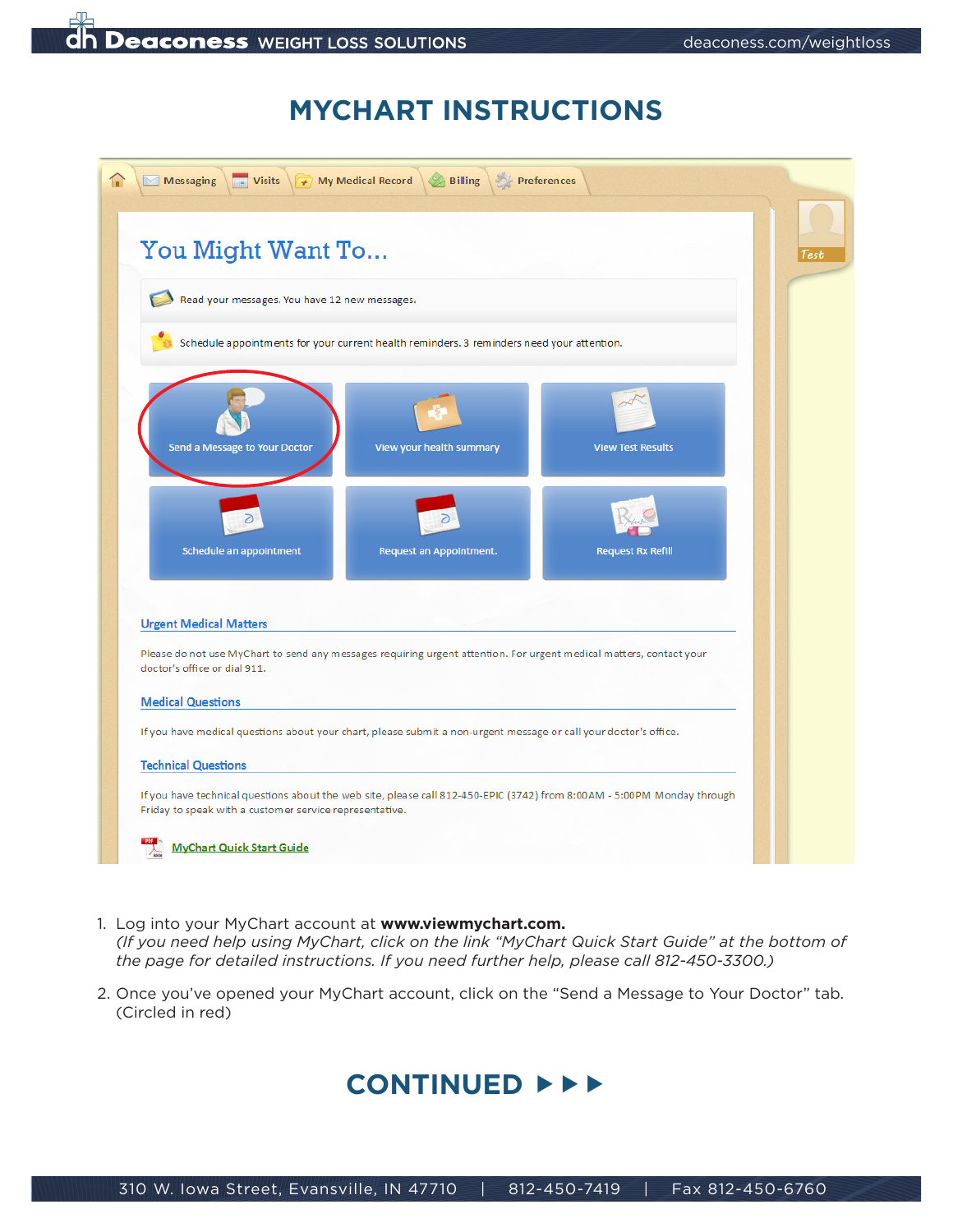

3. Click on the tab "Ask a general medical question." (Circled in red)

## **CONTINUED**